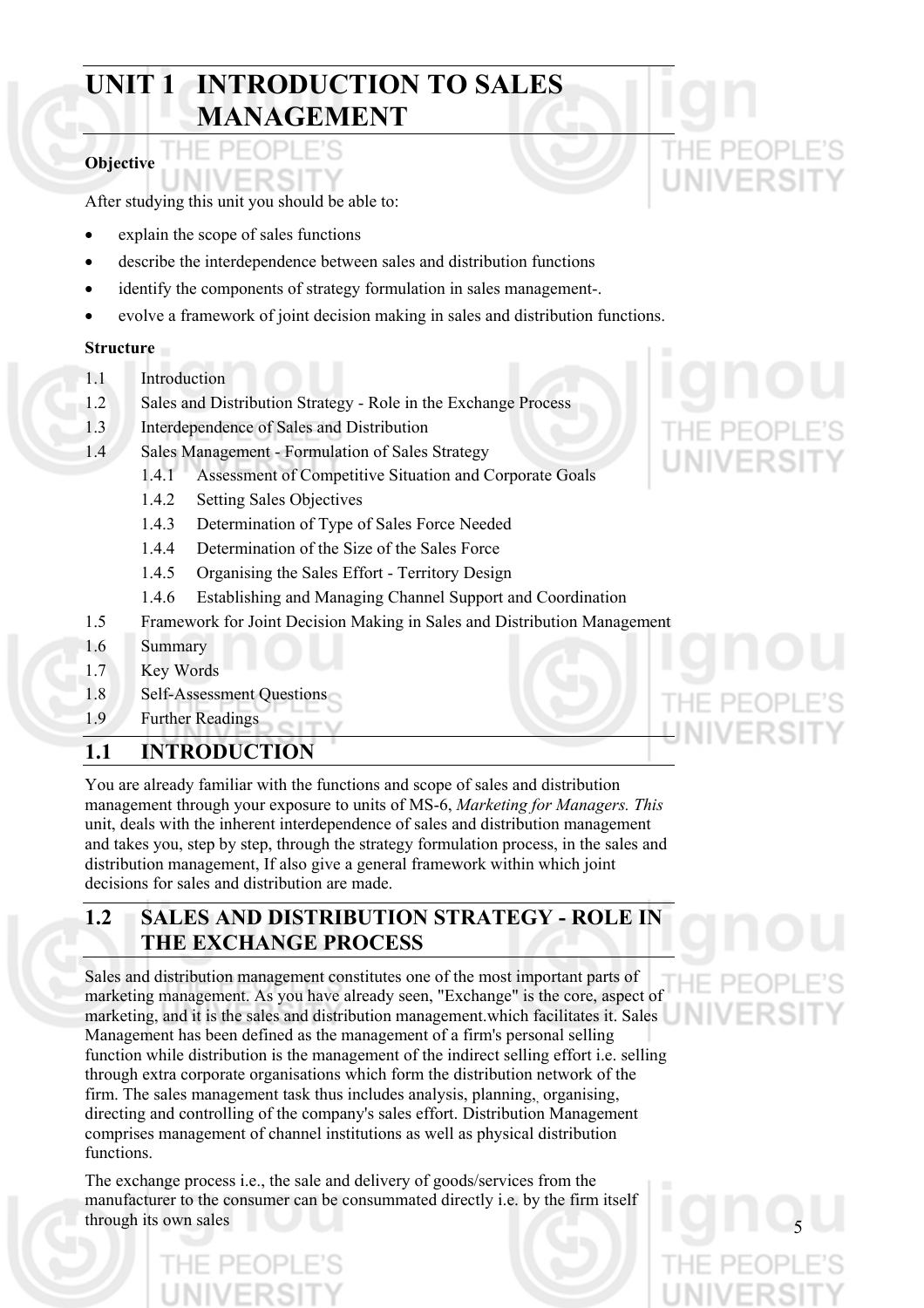force or indirectly through a network of middlemen such as wholesalers and retailers. The importance of the sales and distribution function varies across organisations depending upon its nature and variety of products, target market, consumer density and dispersion, and the competitive practices among other things. For example, you may recall that in mail order companies (where the major exercise is distribution in response to orders received) virtually no personal selling effort is utilised. While, most organisations selling capital industrial equipment (say earth moving equipment, mainframe computers, CNC machine tools) do so through a team of their own sales engineers, involving little or no intermediary support. Notwithstanding, whether the sales and distribution function is organized internally, externally or jointly, the following essential tasks need to be performed in order to consummate successful exchange.

- Contact Finding and communicating with prospective buyer
- b) Prospecting Bringing together the marketers offering and the prospective buyer
	- Reaching an agreement on price and other terms of the offer so that ownership and possession can be transferred.
	- Promotion Of the marketers offerings, and his satisfaction-generating potential.
		- Actual transfer of possession i.e. timely and safe delivery
- f)

Physical Distribution

Negotiation

transaction

and

a)

c)

d)

e)

Collection Of relevant consumers information and revenue in exchange of goods or services

Except for extreme instances of organisations which make exclusive use of either their own sales force or distribution channels, most organisations get the above functions performed through a combination of their own sales force and the distribution net work they choose to hire. A major decision in sales and distribution therefore becomes the judicious allocation of the above tasks between the sales force and channel members. The determinants of task allocations are: competitive practice, product and market requirements, (including market size, frequency of purchase and customer concentration) preference and buying practices of the target customers, and certainly the management philosophy towards control.

# **1.3 INTERDEPENDENCE OF SALES AND DISTRIBUTION**

After going through the above section you would have realised how interlinked distribution and sales management are. Apart from the important fact that in most organisations both sales management and the management of channels of distribution are *the* responsibility of the sales manager and should be viewed as jointly, contributing to the accomplishment of the marketing task, some other pointers towards the interdependence of these two vital functions are as under:

a) All organisations use their own sales force or distribution network to reach out to their customers. The emerging practice is to use own sales force to sell to wholesalers/serniwholesalers who in turn sell to retailers. Very few firms (unlike say Brooke Bond) use their own sales force to reach upto the retail level). As both the sales and distribution functions are simultaneously performed to accomplish the firm's sales objectives their dependence on each other for the effective attainment of overall marketing goals becomes obvious. In other words,, activities of the sales organisation would have to be coordinated with channel operations if sales goals haves to be effectively realised.

- b) The decision of the organisation to allocate certain responsibility in the exchange process to its channel members would define the scope of responsibility of its own sales force and thereby would determine the type of personnel and training required.
- c) Even though, an organisation may decide to deal directly with its wholesaler, semiwholesaler, retailer or consumer, it is required to decide upon the type of help it



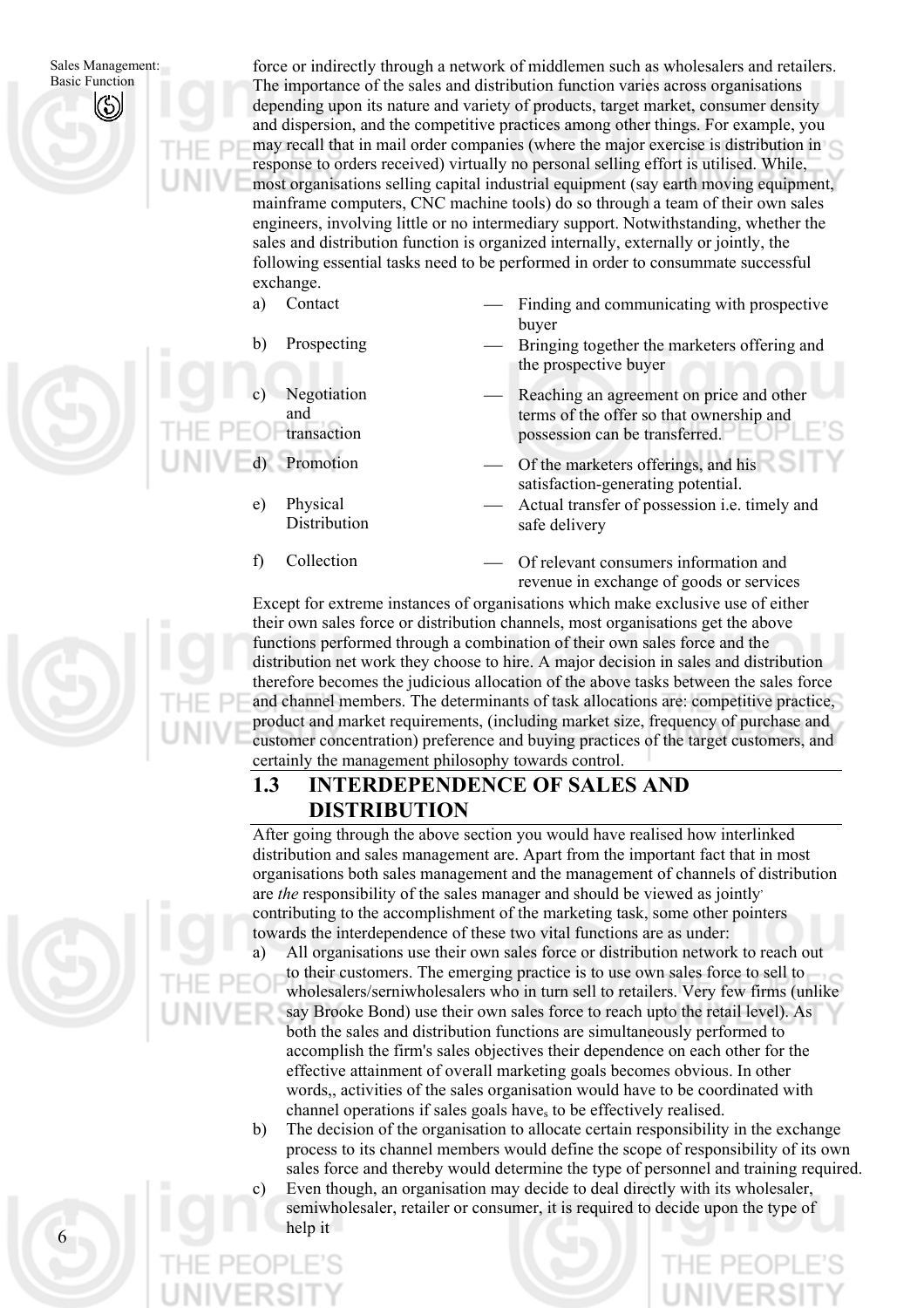will provide to the first and subsequent level of intermediaries. Since the requirements of each of the above types of first level contact entities are different from that of the other, the company's sales task would have to be defined in context of first level of contact chosen by it.

- d) The choice before an organisation to have direct distribution, indirect distribution or a combination of the two is of strategic importance and depends upon factors such as the degree of control, flexibility, costs and financial requirements etc. Marketing through channels implies lower degree of control but would also mean lesser funds tied up in maintaining inventory and lower fixed and variable costs of managing the channels. Depending upon it *own set of*  variables the organisation would try and optimise the effectiveness of the exchange process through the use of some combination of the two. Necessarily then the scope of one (i.e. distribution) would define that of the other (sales management).
- e) To implement overall marketing strategy, the manufacturers need the cooperation of distribution outlets in terms of adequate stock maintenance, instore displays, local advertising, point of purchase, promotion. Within the corporation, the sales organisation is the initiator as well as the implementor of these dealer support operations. The effective functioning of dealer-sales organisation relationship often becomes the key to successful working operations within the organisation. This would mean that the sales management has the responsibility of structuring organisational relationship within their own department and with interacting organisational entities so that the sales task can be performed and co-ordinated with the overall marketing goals.

Before understanding the framework for developing the sales distribution strategy in an integrated way let us look at some of the important aspects of the two functions.

## **1.4 SALES MANAGEMENT - FORMULATION OF SALES STRATEGY**

The sales management function, as noted earlier comprises the management of the sales personnel and activities that make up the corporate sales effort. Sales managers are entrusted with the 'task of organising, planning and implementing the sales effort so as to achieve corporate goals related to market share, sales volume and return on investment. The task involves the sales manager in a set of activities both within the organisation, and outside with other organisations.

Within the organisation he has the responsibility of structuring relationships both within his own department and with interacting organisational entities so that the sales task can. be coordinated with other marketing tasks and performed effectively. It also includes allocating and operationalising the sales effort among the sales personnel.

Outside the organisation, his task would include developing and maintaining channel relationships effectively so that the flow of goods and service, and also promotion and feedback is facilitated.

Embodiment of all these functions can be seen in the development of sales strategy which often proves vital to the success of the organisation. To reiterate what you have already ,learnt about Sales Management while going through your MS-6 course (Unit - 19 Block 6), key decision areas in sales management which are particularly relevant to strategy formulation are:

- a) Deciding upon type and quality of sales personnel required
- b) Determination of the size of the sales force
- c) Organisation and design of the sales department
- d) Territory design
- e) Recruitment and training procedures
- f) Task allocation
- g) Compensation of sales force



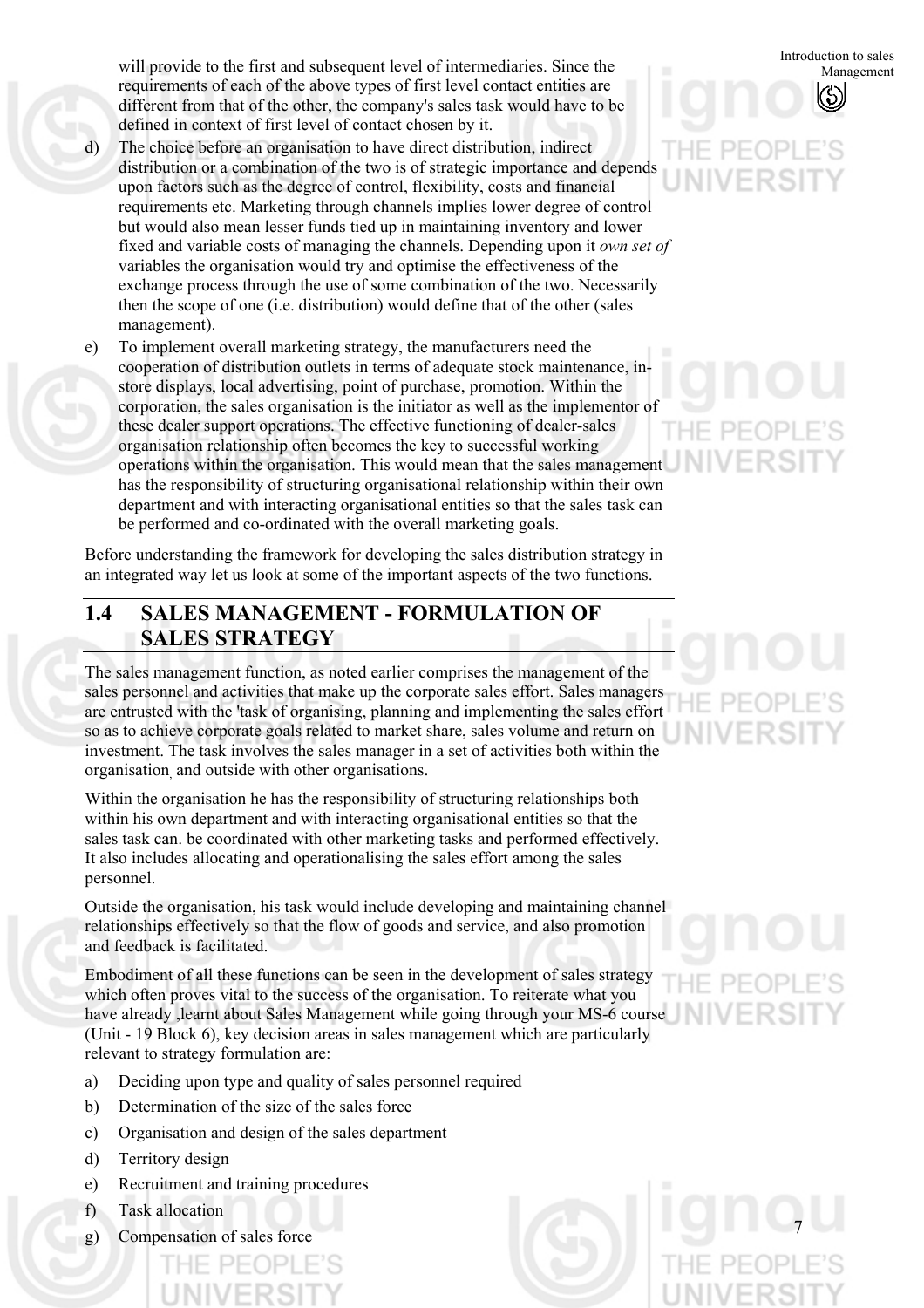- h) Performance appraisal and control system
	- Feedback mechanism to be adopted
	- Managing channel relationship'

i) j)

k) Coordination with other Marketing department

The above decisions give a fair idea of the scope of the sales management function. Strategy formulation in case of sales would involve identification of the sales goals and. designing of a gameplan, using the organisational resources at hand, to achieve those goals. The strategy formulation process can therefore be summarised as



Let us go through the sequential stages of this process.

### **1.4.1 Assessment of Competitive Situation and Corporate Goals**

The sales objective is directly affected by the corporate mission or goal which in. turn identifies the specific set of common needs and wants the company would like to satisfy. Another input in objective setting is the macro business environment. Variables in the political, economic, social and technological environment have significant bearing on what and how much the company would be able to sell. The environmental scan thus provides pointer to a company's specific opportunities and threats, strengths and weaknesses.

A sound market analysis, is also a prerequisite to objective, setting for sales strategy. Specifically the company would need to know.

- i) Current size and growth rate of the market. In. multiproduct companies this analysis would have to be made by product/market and by geographical territories covered:
- ii) Consumer needs, attitudes and trends in purchasing behaviour
- iii) Competitor analysis covering
	- current strategy
		- current performance, including market share analysis ® their strengths and weaknesses

THE PEOPI

• expectations as to their future actions.

It may be noted that the role and scope of the sales functions of an organisation is related to the competitive situations facing its products in each of the markets participated by it.

Under conditions of pure competition, each seller is too small to be able to influence prevailing market price. Identical undifferentiated products make it difficult to specialise sales effort. Under this sort of competitive situation, sales effort is..usually limited to maintenance of adequate market supplies.

Most of the markets today are competing under varying degrees of monopolistic

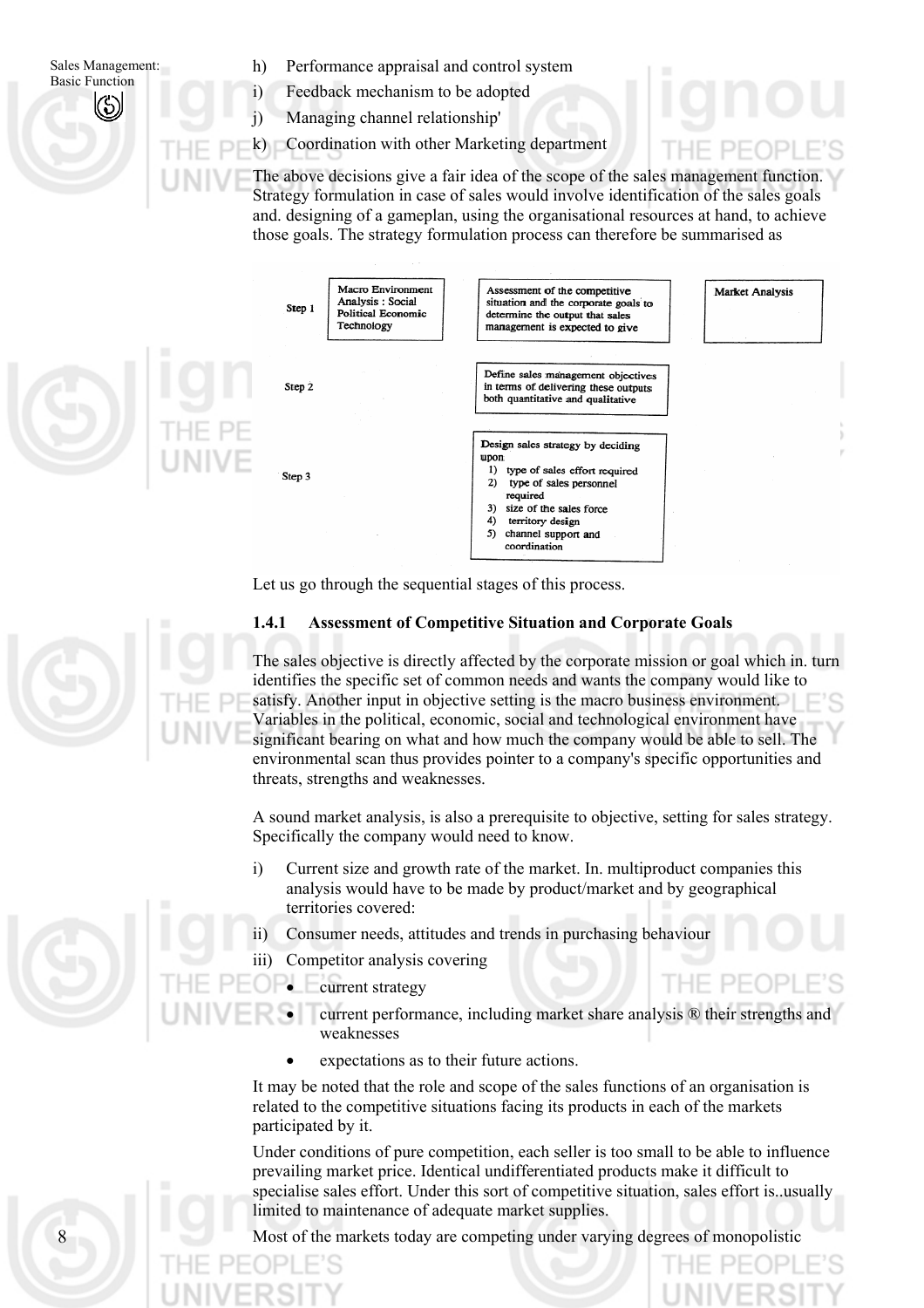competition where there are large number of sellers for a product but the offering of each seller, is capable of being differentiated in a discernible manner.

However, in the Indian situation most marketers seek to differentiate ' their products through variation in product attributes, packaging and promotional efforts. Under these market conditions sales efforts support the promotion and maintenance of market share objective of the firm and coordinate with the distribution and customer service needs of the product. Distribution function, on its part, complements the sales efforts in so far as the regular availability of products at almost every purchasing point is concerned. The market conditions characterised by oligopoly are also characterised by aggressive competition. Selling effort here becomes an effective tool of market cultivation, building dealer relationship and maintaining them, providing vital informational feedback on competitors and their market operations. In case of new product, where the marketer is faced with little or no direct competition, selling effort plays a very vital role in market cultivation. Missionary `Salesmen' are used to familiarise and demonstrate the product, both to the channel

members and the ultimate consumers.

These competitive situations affect the corporate goals relating to growth and profit which in turn affect the marketing goals. The sales related marketing decisions which significantly contribute to sales strategy formulation that affect both the quantitative and the qualitative sales management objectives are:

- a) decision on what to sell - i.e. what products and what specific mix of products the company has decided to sell.
- b) decisions on whom to sell - i.e. whether to sell directly to the ultimate consumer or to make the wholesaler or the retailer the first level to contact. This has vital implications for the size and type of sales force needed.
- c) decision on the price.

These decisions define the scope of the sales effort, in the total marketing effort.

### **1.4.2 Setting Sales Objectives**

Sales objectives, are intended to direct the available sales resources to their most productive use. These also serve as standards against which actual performance is compared. The sales objectives are stated in quantitative and qualitative terms. The qualitative goals generally relate to strengthening dealer relationships, developing good consumer support, nullifying product misinformation, attaining desired corporate image.

The qualitative sales objectives reflect the expectations the top management regarding .the contribution of sales function to the total marketing effort. They, therefore affect both the size and quality of the sales force. For example when a company selling high value, technical household products relies only upon its own sales personnel to carry out the entire sales function and take up part of promotional responsibility too, the quality and the size of the sales personnel it requires would be significantly different from that of a company where sales personnel are, only required to coordinate with and service channels. Examples of the products could be the Eureka Forbes salesman selling vacuum cleaners to consumer and the Summet salesman servicing Summet dealers. In the former case the salesmen are expected to carry out the entire selling and market cultivation function while in the " second case, they are mainly expected to coordinate and service the distributors. The qualitative sales objectives are relatively long term one and emanate out of the marketing policy. of the company.

Quantitative objectives on the other hand relate to the operating results that the company would like to achieve. They, like the qualitative objectives-are heavily dependent on a keen analysis of competitive situation and corporate goals, and obviously would vary over operating periods. Quantitative, sales objectives could be in terms of sales volume, market share or number of back orders per operating period. Drawing from these quantitative objectives, goals can be set for the sales organisation in terms of

- a) Sales volume in units or rupees
- b) Sales cost
- c) Accounts receivables

Introduction to sales Management



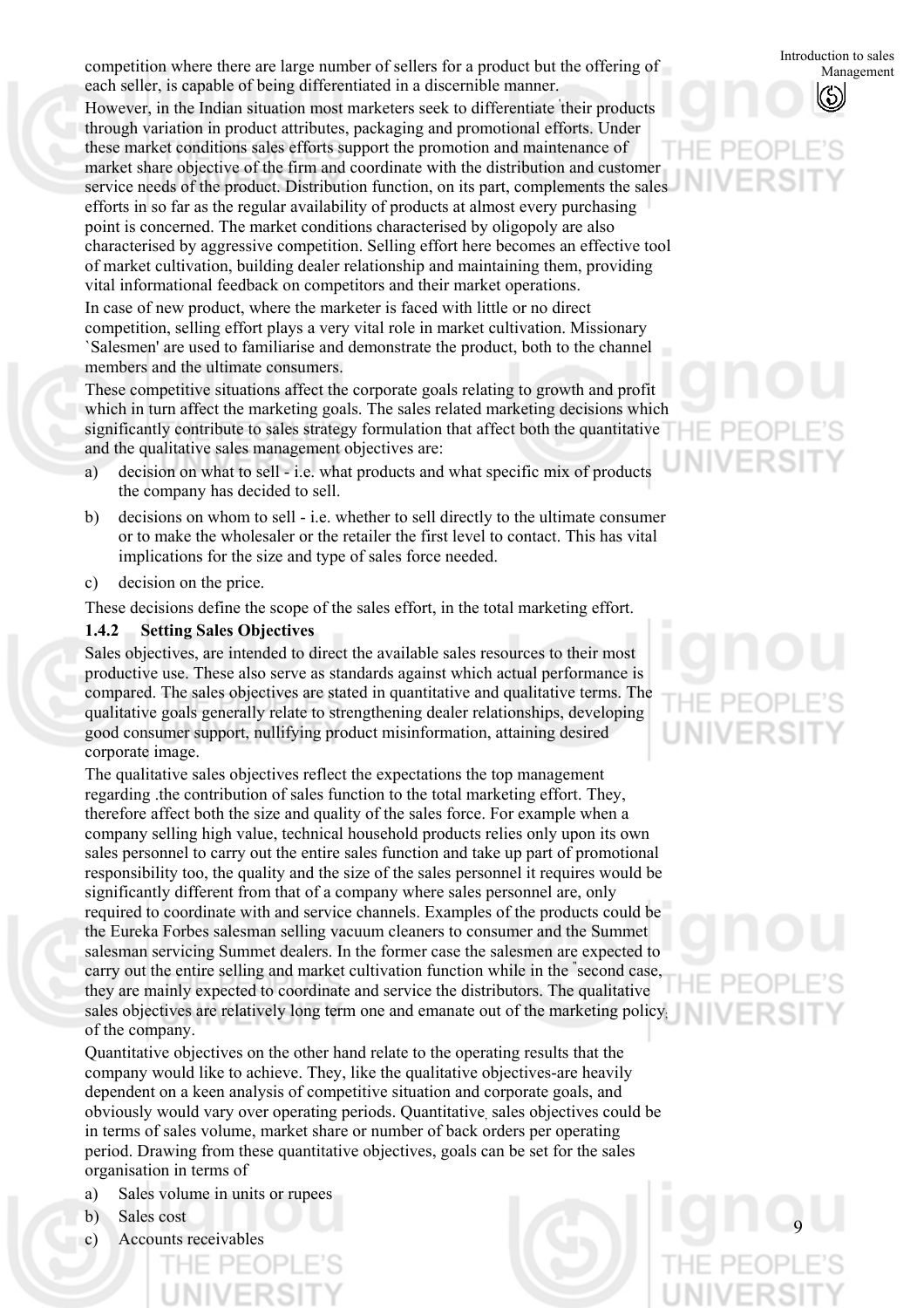d) Inventory levels Basic. Functions

e) Dealer support

f) Feedback input

It would be worth noting here that both the qualitative and quantitative sales objectives, are set in context of the competitive position of the company. As we get down to the actual task of formulating the strategy we evaluate alternative plans, against the backup of the competitive strength and weaknesses of the company at the market place and try to build up the sales effort so as to achieve the desired goals. The important decisions involved in this task are given below.

### **1.4.3 (Determination of the Type of Sales Force Needed**

The quality of the sales personnel needed, would depend upon the quality of contribution that top management expects the sales organisation to make as well as the actual workload that is expected to be generated. Specifically, it would depend upon the role that the salesmen are expected to perform. If the company has decided to do significant amount of preselling through its advertising the salesman's job is considerably simplified and this has implication for the type of salesmen needed. Companies like Instrumentation Ltd., Kota, manufacturing sophisticated technical equipment expect their sales engineers to carry out the entire span of activities from commissioning and installation of. equipment to after sales service. You can therefore clearly envisage that the type of sales personnel would vary across organisations, depending upon the role that has, been decided for them in theorganisation. Some of the factors that influence the type of sales person are product characteristics, customer characteristics, competitors practices channel design and corporate marketing policy.

A strategic choice which has to be made at this stage is related to the degree and kind of specialisation needed. Should the company go in for product specialists or market specialists or both? This is often a decision which is taken along with the decision regarding segmentation strategy.

Product specialists would be required when the product or its usage is highly technical, requiring demonstration and/or advice from the sales personnel. Marketing of banking services provides a good example. Service packages like agriculture financing, short and long term institutional financing etc. have package specialisation as the product on offer is typical.

Market specialisation would be needed when different groups of target customers need specialised service or different sales approaches. In still other situations salesman may need to be knowledgeable about more than one line of company's products and deal with more than one set of customers dictating a combination of market and product expertise.

## **Activity 1**

Look at the type of selling effort of the sales personnel in your organisation or any other organisation. that you are familiar with and try to analyse whether the type of specialisation of the sales force is by product or by markets or by both. Also find out as to what factors necessitated this kind of specialised selling effort.

………………………………………………………………………………………… ………………………………………………………………………………………… ………………………………………………………………………………………… ………………………………………………………………………………………… ………………………………………………………………………………………… ………………………………………………………………………………………… …………………………………………………………………………………………

…………………………………………………………………………………………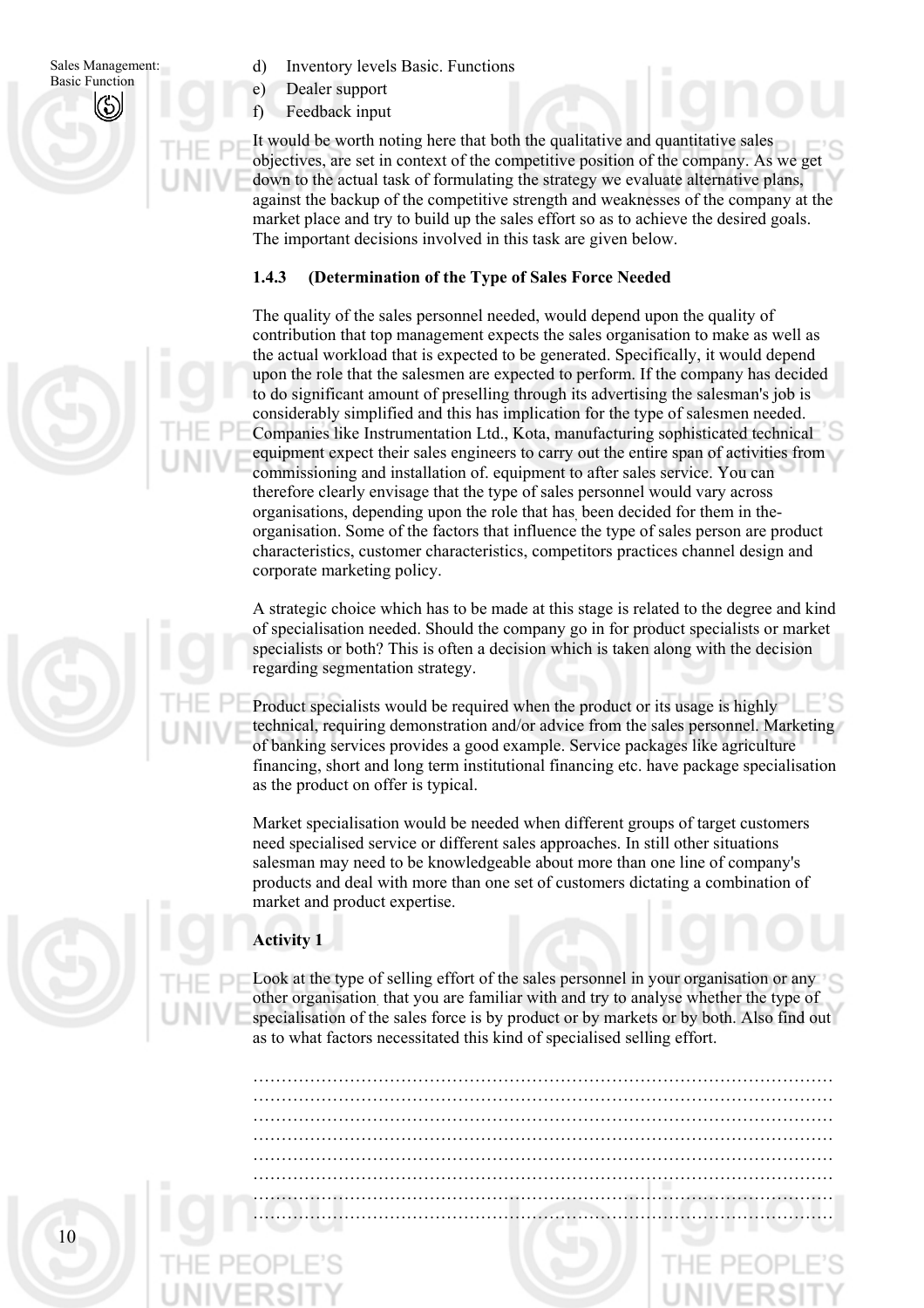## **1.4.4 Determination of the Size of the Sales Force 1.4.4 Initially Management**

Another key decision is the determination of the number of sales persons needed to achieve the sales objectives. Recruiting more than the optimum number would mean that the company 'is bearing unnecessary costs at-the expense of its net profits. Recruiting less than optimum would mean losing opportunities for exploiting sales prospects. It is not easy to prescribe an ideal sales force size as the important determinants of sales force size-market size, and potential, competitive activity, allocation of sales task between the channel and corporate organisation differ from company to company. With respect to their own set of variables, companies do try to arrive at an ideal figure by using various methods such as (a) the incremental method, (b) the workload method and the (c) sales potential method. The incremental method utilises incremental reasoning in that it suggests that salesmen should be added to the sales force if incremental margins exceed incremental sales costs. The sales potential method uses estimates of sales personnel units (which means the set of activities expected to be carried out by one personnel unit); expected productivity of sales personnel and the estimated sales volume to. arrive. at the ideal size. In the workload method, through the computation using total market size, sales, volume potential and volume of non-selling activities like travelling the company arrives at the total workload. Dividing this by the work it expects one individual salesman to carryout, gives the sales force size. You will be reading more about all these methods in Block 2 of this course.

# Introduction to sales

## **Activity 2**

Study any three organisations using direct selling methods. What is the sales force size in these organisations? Analyse the reasons for difference in the size.

A……………………………………………………………………………………… ………………………………………………………………………………………… ………………………………………………………………………………………… ………………………………………………………………………………………… B……………………………………………………………………………………… ………………………………………………………………………………………… ………………………………………………………………………………………… ………………………………………………………………………………………… ………………………………………………………………………………………… ………………………………………………………………………………………… C……………………………………………………………………………………… ………………………………………………………………………………………… ………………………………………………………………………………………… ………………………………………………………………………………………… …………………………………………………………………………………………

## **1.4.5 Organising the Sales Effort - Territory Design**

Personal selling objectives set the tone of the selling activities to be performed in an organisation. Defining these activities and their level of performance would lead you to an estimate of how many sales personnel at various levels are required in the organisation.

The strategic decisions here include the organisational structure of the sales force and the choice of the field sales organisation. You will study in detail about both these aspects in Unit. 3 of this course, here we will just provide you with a general understanding of the nature of these decisions.

Companies may treat their entire market as their total field of operation and assign sales duties to their personnel indiscriminately but more often than not they prefer to divide the market into sales territories either on the basis of geographical size or sales potential , or both because of valid reasons. Of these the customer related reasons are that the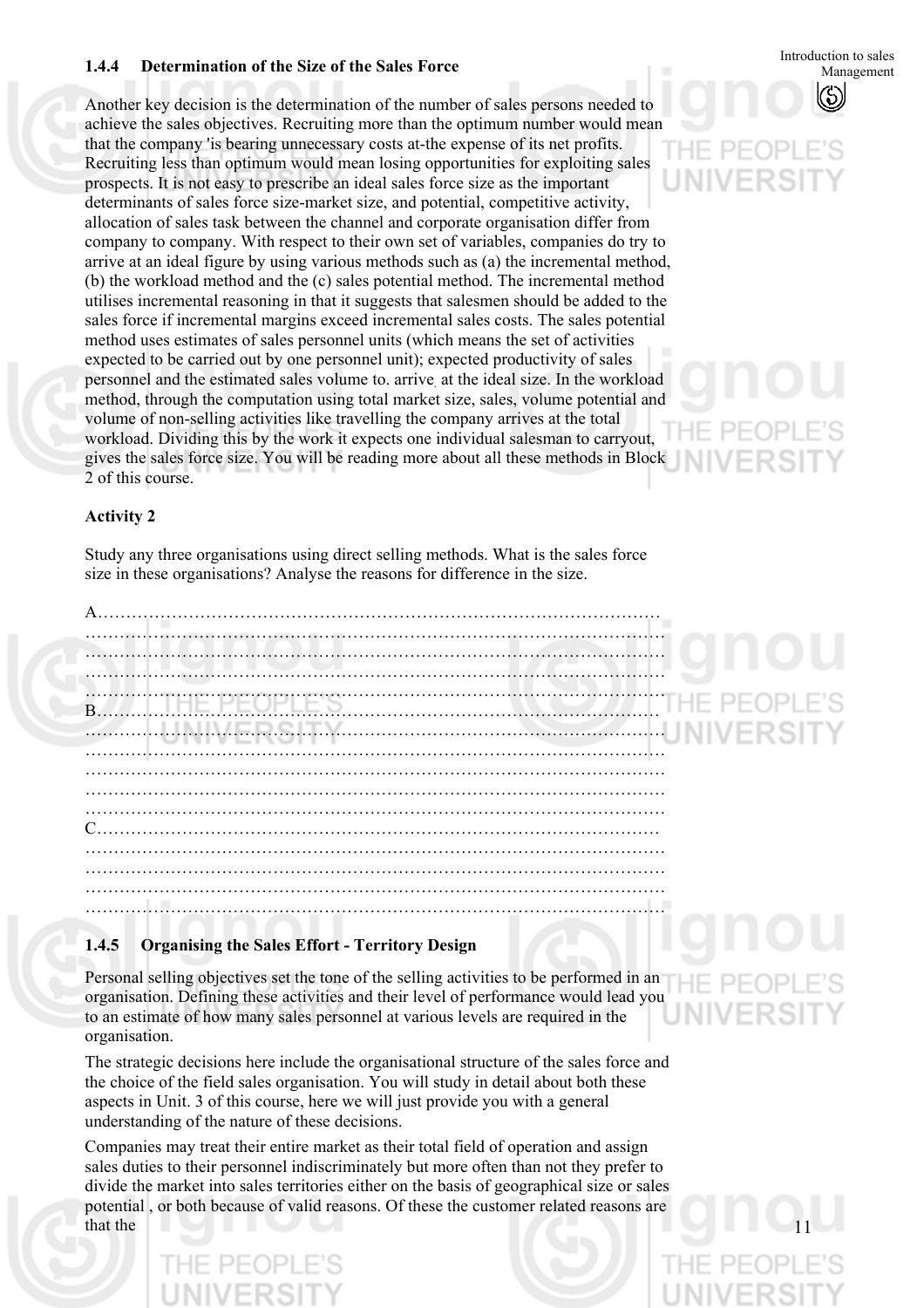territories provide for a more intensive market coverage yielding to higher sales and better customer relations. For the salesperson they facilitate performance evaluation and foster a far higher degree of enthusiasm and clearly defined responsibilities resulting in lower turnover and higher morale. Managerially it becomes possible to have a better degree of control, reduce expenses and evolve coordinated promotion plans. Review of call pattern territorywise and evaluation of territory performance aided .by field visits may help managers in evolving effective future practices.

While creating territories sales managers can choose from different type of bases:

**Geographical basis** which utilizes the existing geographical boundaries and assigns them to the sales personnel.

**Sales potential basis** which consists of splitting up a company's customer base according to the dispersion of its sales potential.

**Servicing requirement basis** where the company splits up its total market according to servicing requirements of its current and prospective customers (servicing here means maintaining and developing the account).

**Workload basis:** This approach considers both account potential and servicing requirements and in addition reflects the difference in workload created by topographical, locational and competitive factors.

### **1.4.6 Establishing and Managing Channels Support and Coordination**

The channels of distribution usually act as the only point of contact the final buyer has with the manufacturer. They together with the sales organisation of the manufacturers collectively bear the responsibility, of consummating exchanges with the final buyers. When indirect distribution-is adopted, it is -imperative that the sales organisation initiates dealer cooperation programmes. Dealer support typically has to be ensured in the area of maintenance of adequate stocks of the products and local promotion in the form of point purchase displays and local advertising. Another key area of support is the provision of market feedback the norms of which must be decided between the dealer network and the manufacturing organisation. The management of manufacturer dealer cooperation, includes inter alias

a) Choice of appropriate dealer incentive programmes to stimulate distributive outlets to greater setting effort.

b) Deciding upon procedures for sharing information with the dealer network.

c) Deciding upon measures to ensure and promote dealer loyalty.

### **Activity 3**

Talk to one manufacturer each of

- a) auto parts
- b) food products

and their respective distributors. What are the methods that have been adopted to ensure

i)....................................................................................................................................... ......................................................................................................................................... ........................................................................................................................................

ii)..................................................................................................................................... ......................................................................................................................................... .........................................................................................................................................

iii)…................................................................................................................................ ......................................................................................................................................... .........................................................................................................................................

- i) maintenance of stocks
- ii) adequate feedback
- iii) promotional support

## in each case

 $a)$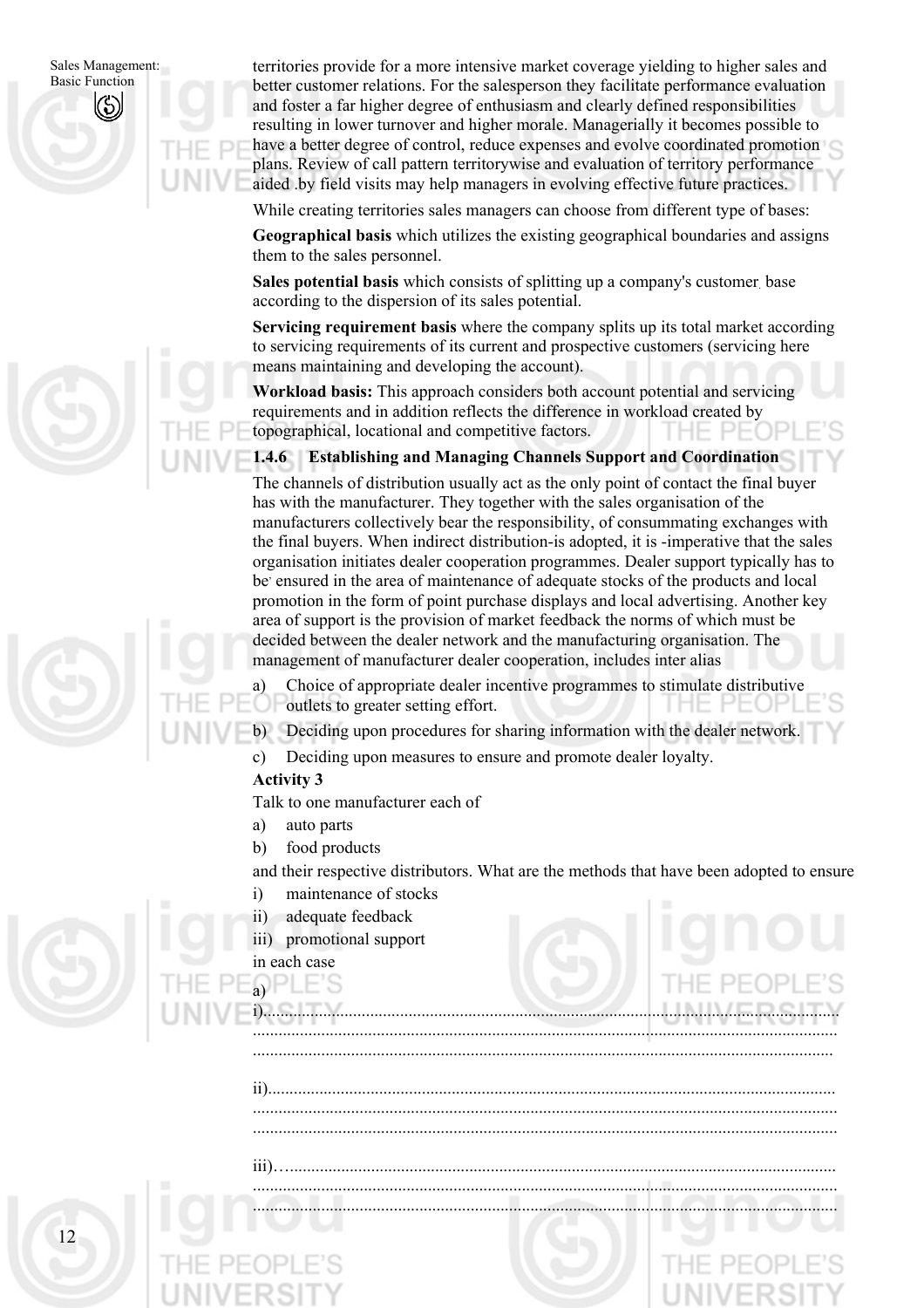| $\mathbf{b}$ |                                                                      | Introduction to sales |
|--------------|----------------------------------------------------------------------|-----------------------|
| ii           | المستنبط المتحال المتحالي المستنسس المتحالة المرامي والمستنب المناسب | --THE PEOP            |
|              |                                                                      |                       |
|              |                                                                      |                       |

# **1.5 FRAMEWORK FOR JOIN' DECISION MAKING N SALES AND DISTRIBUTION MANAGEMENT**

As assessment of the strategy f6mitilation in both sales and distribution would again bring you to the realisation that most of the Strategic both decisions in sales and distribution require compatibility.

Joint decision making would necessarily involve determination of the components elf the total marketing tasks to be allocated to sales management and distribution management, which essentially being a marketing mix decision need not be discussed here. What we-shall examine in the allocation of the distribution responsibility is the division of responsibility in relation to contacting, prospecting, negotiating and transaction, promotion, physical distribution and information collection. The' criteria of allocation of these tasks would evolve from an analysis of the end user behaviour, competitive practices, channel attributes and expectation, and company's strengths and weaknesses. These criteria as discussed earlier in context of channel selection could be quantitative - cost per rupee of revenue, financial commitment, sales volume achieved etc., and qualitative e.g. desire for control and channel adaptability. Though these criteria *would* differ from organisation to organisation, certain guidelines *for* decision making can be evolved from the following generalisation developed on the basis of, observed market behaviour and distribution trends.

The following chart shows that the various *sales* and distribution tasks that facilitate the exchange transaction may need to be divided between the two functions.



Between the two extremes of Mall order houses which have no corporate field sales organisation and the totally vertically integrated system which involve no independent middlemen, majority of our business enterprises today utilize the service of both - their own corporate sales department and the external distribution agencies in some proportion or the other. The decision making task in sales and distribution management, on most issues therefore has to be accomplished jointly, as decisions in one area necessarily have implications for the other. Let us then evolve framework for joint decision making insales and distribution management"

 $-$  PF(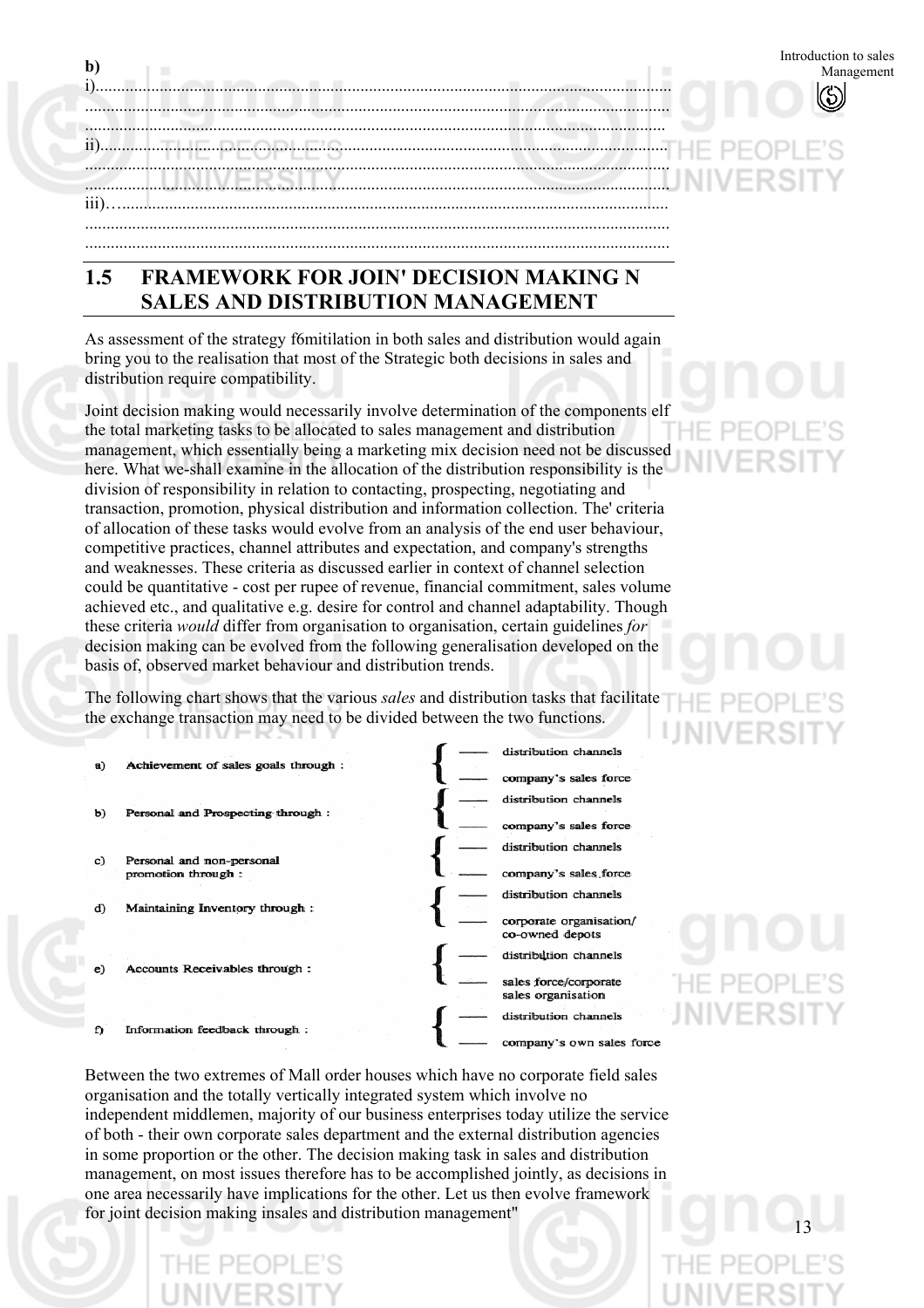a)

14

The allocation of specific sales and distribution tasks between company' s sales personnel and independent channel depends upon consumer characteristics, product characteristics, company and competitive characteristics as well as the environmental factors. Based upon corporate practices some propositions could be put as under. .

The involvement of the company's own sales organisation would be higher in case of technically sophisticated high unit value products targeted at a small number of consumers. (e.g. Eureka Forbes, Mainframe Computer System, energy system by BHEL, etc.) Intensive competition or lack of appropriate channels to distribute such products may also favour direct distribution. Conversely the distribution channels will be utilized more in case of frequently purchased low unit value standardised products (various Brands of Coffee, Bread, Butter etc.,) where the geographical dispersion of the consumers is quite high.

- b) As companies grow larger in size and generate resources to make their financial position strong, the tendency is to favour direct sales.
- c) Market conditions characterised by a limited number of consumers and/or intense competition, necessitate a high degree of personal prospecting and personal promotion. In case of low or medium value, relatively standardised products, a higher proportion of this task would be assigned to the channel while in case of complex high value products requiring specialised service the direct sales force is much more likely to be given the responsibility. Another, trend here, specially in exclusive distribution is that the task may be performed by the dealer's staff provided the company pays for or provides for the training of the staff, e.g. Refrigerators, Water Coolers etc.
- d) A greater allocation of the non-personal promotion would have to be carried out by these two functions i.e. sales and distribution function if mass media is not available or is unsuitable for reasons of adaptation to local preferences. A higher proportion of non-personal promotion may be assigned t $\mathbb{R}$  the  $\land$  distribution channels if they have easy access to local media.
- e) A higher level of inventory would need to be carried in case of highly competitive goods and seasonal goods at the point of purchase. In case of nonpostponable purchases like bread, butter, channel members may be required to participate to a higher extent in the inventory carrying task. This position, is modified to a certain extent when the supply logistics of the manufacturer is streamlined enough to manage replenishment at the retail outlets with a high degree of regularity.
- f) In case of industrial products, where the consumers are few and products are technically complex, the information feedback task is generally assigned to the company' s own; sales force or even to dealers where exclusive distribution is followed. In case of consumer products where the number and dispersion of buyers are very high a higher proportion of the feedback task is assigned to specialised agencies under the MR function.
	- As the company has much more to lose if reliable information about market position and trends is not collected, a larger proportion of the market intelligence task should be assigned to the company's own sales force.
	- While marketing to the rural markets, in case of both household consumption goods and low or medium value durables like electrical appliances cooking utensils etc., the middlemen, particularly the feeder town stockist becomes a vital factor in market cultivation. As the markets are far flung and the volume of consumption also varies from one rural area to another, the trend in rural marketing is towards a more extensive use of middlemen.

# **1.6 SUMMARY**

g)

h)

In this unit you have learnt about the process of developing the sales and distribution strategy and the major determinants of each. As the two functions have a high degree of mutual dependence, a joint framework for decision making for both sales and distribution management has also been discussed.